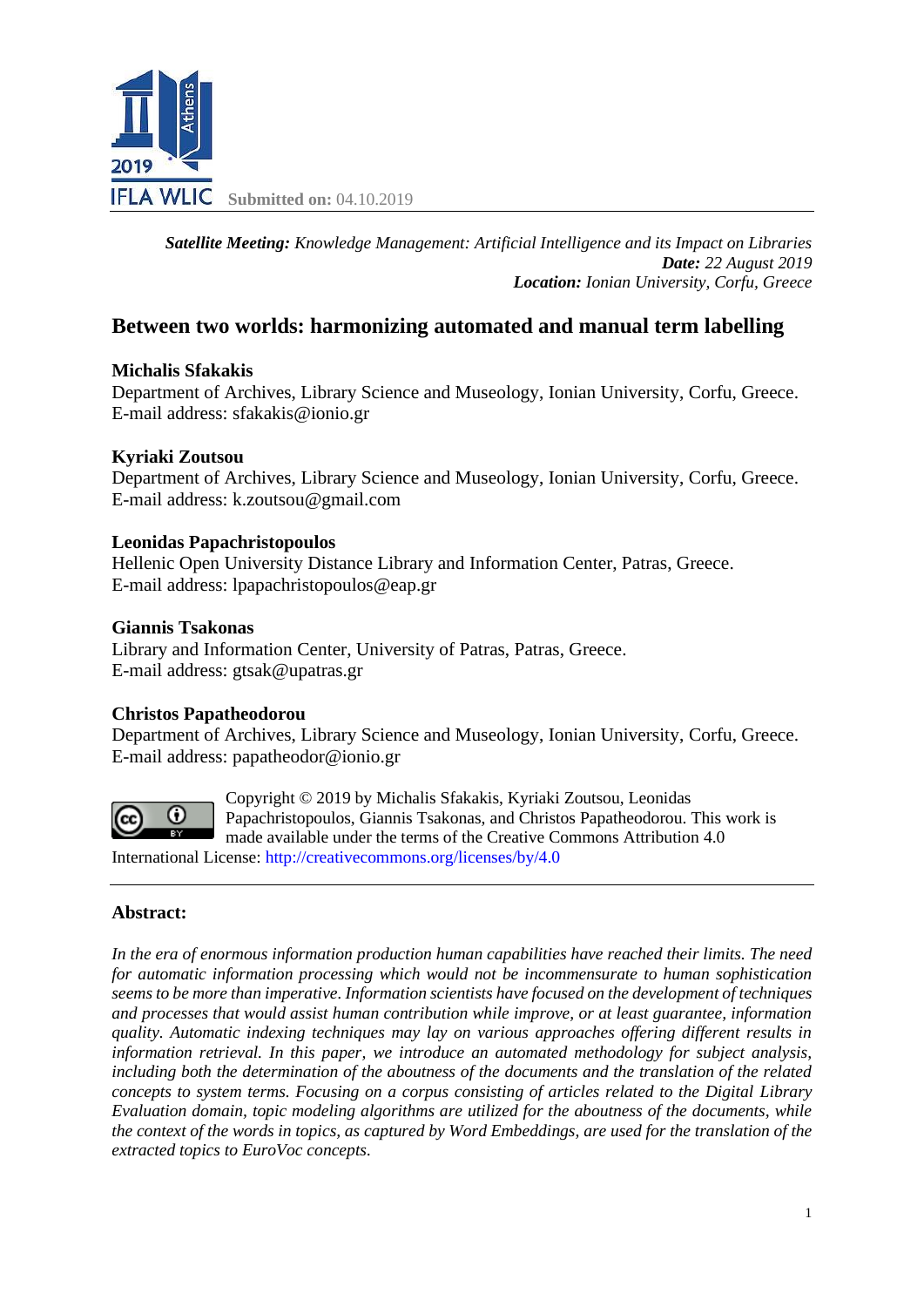**Keywords:** Subject Indexing, Similarity Measures, Text Classification, Machine Learning, Word Embedding

# **1. Introduction**

Indexing is considered to be one of the most tedious and debatable processes within the Library and Information Science field. Indexer's difficulties are summarized in the determination (a) of a set of indexing terms for the documents and (b) the degree of a term representativeness (Chu & Ajiferuke, 1989). According to Coates "the cognitive skills required for good term selection include reading comprehension, the ability to conceptualize, and the ability to articulate concepts in a concise and intelligible manner (2002, p.14)." Therefore, researchers and institutions attempted to identify and formalize the indexing process, aiming at its optimization (Hjørland, 2001). For example, ISO 5963-1985 indicates the necessary steps for indexing documents, mentioning that indexers should firstly examine the document and then establish the content. Secondly, they should identify the main concepts and express these concepts according to controlled vocabulary (International Organization for Standardization, 1985).

Indexing quality affects documents' retrieval. In an overactive document producing environment, text mining techniques enhance information retrieval and ameliorate indexers' workload. The implementation of topic modelling on a corpus provide us both its subject overview and a categorization of its documents to specific topics (Papachristopoulos et al., 2016, Papachristopoulos et al., 2015). These topics are not actual indexing terms belonging to a controlled vocabulary but bag-of-words lacking of contextualization. Contextualization means the identification of a term from a controlled vocabulary indicating a specific knowledge area that these words would have significance.

This paper attempts to introduce an approach for document subject indexing based both on topic modelling and automated topic alignment processes, aiming to the improvement of the performance of the indexing and the quality of the indexing terms assigned to a document. Firstly we identify "basic-level terms" via Topic Modelling and subsequently we attempt to upgrade them to a "significance level" according to Thellefsen, Brier and Thellefsen by translating them to specific controlled vocabularies (2003, p.214). Topic modeling was applied on a data set consisted of Digital Library (DL) Evaluation papers published in the proceedings of the most significant conferences of the domain, namely JCDL, ICADL and ECDL/TPDL, during the period 2001-2013. The topic modelling process produced 13 sets of words (topics) needing interpretation and labels. These labels extracted from the EuroVoc thesaurus by translating the generated topics to EuroVoc concepts and then assigned to each topic. Actually, the proposed labelling process aims at the identification of the underlying semantic and context relationships of the terms (words) describing the topics, as produced by topic modelling, with the sets of words labelling and describing the EuroVoc concepts by utilizing the Word Embedding vector of each word. In particular, the similarity of the Word Embedding of the terms resulted by the topic modelling algorithm and the Word Embedding of the concepts of EuroVoc along with their corresponding Scope notes and Definitions will be computed. Then, the most similar concept form EuroVoc will be considered as the candidate subject term for a topic resulted by the topic modelling.

This article is organized as follows: Section 2 demonstrates the recent research on automatic indexing, as Topic Modelling and Word embedding implementations; Section 3 presents the methodological steps of our experimental approach. Section 4 analyses the outcomes of the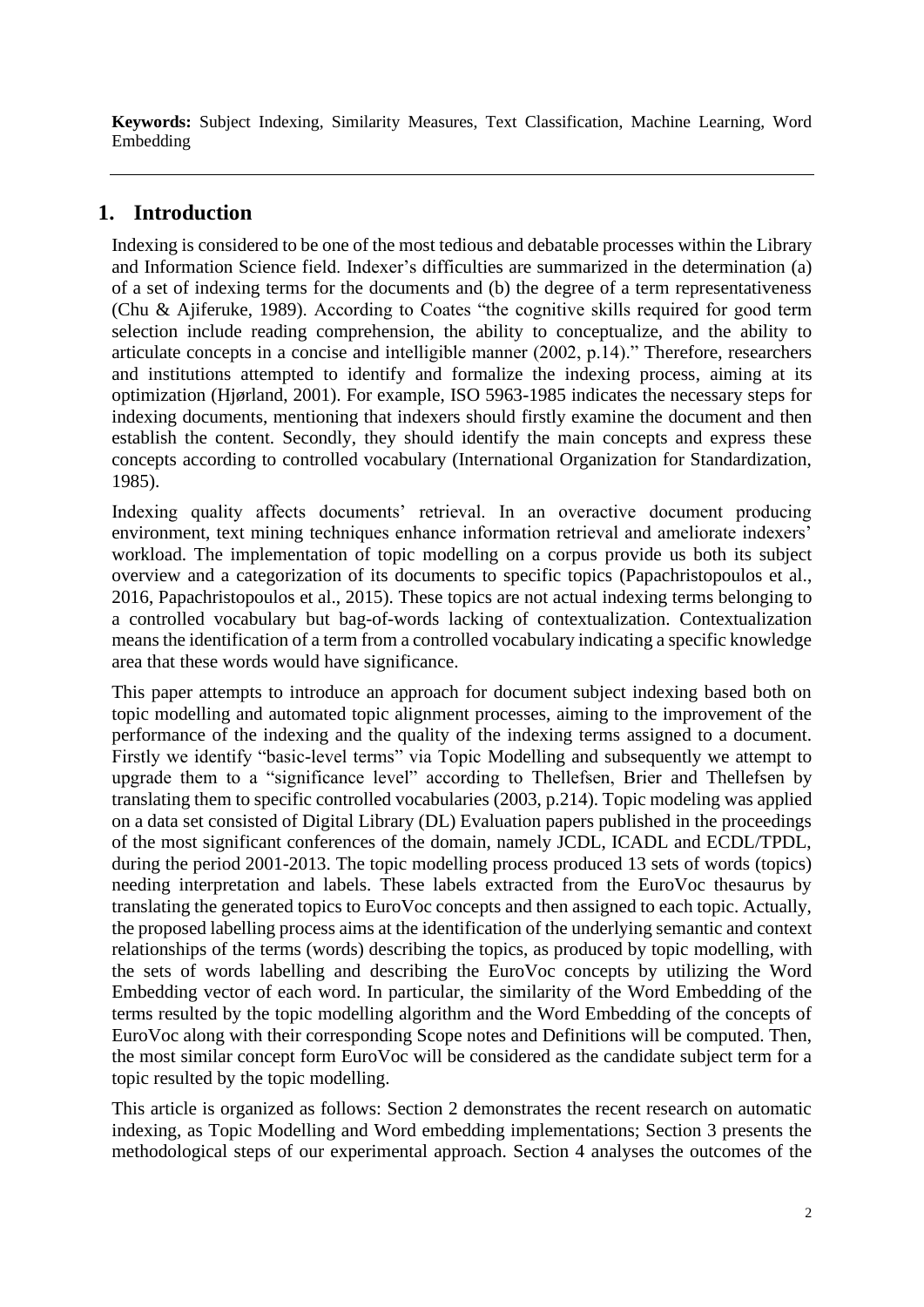research, while Section 5 debates the results of the study and signalizes points that future research should focus.

# **2. Literature Review**

The amount of vast digital content productivity puts pressure οn the research community for analogous outcomes on digital content management. This is reflected to the steady increase to related scientific literature activity (Pulgarin & Gil-Leiva, 2004). According to Brown & Barrière (2006, p.603) "automatic indexing aims at the automatic creation of a list of index terms associated with a document often in the purpose of text retrieval. Two main approaches are Natural Language indexing and Controlled Vocabulary indexing, respectively extracting words from a text and assigning them from an external lexical resource". Our approach aims at the automatic controlled vocabulary indexing where the terms of a controlled vocabulary (thesaurus, subject headings etc.) would be mapped to a document without human contribution.

Early attempts on the field of automatic indexing were applied on the diagnostic summaries of pathology reports which were attempted to automatically encoded into the Systematized Nomenclature of Pathology via a morphosyntactic approach (Dunham, Pacak, & Pratt, 1978). The authors admitted that their approach is a possible solution, although presented an important drawback the lack of semantic context.

Outcomes' success of automatic subject indexing lies either on the mapping technique or the complexity of subject headings. Névéol et al. (2009) applied various automatic indexing methods ("Jigsaw puzzle" methods, Rule-based methods, statistical) as a recommendation tool in order to assign MeSH terms to MEDLINE documents. Indexers evaluated the aforementioned outcomes as inconsistent and inadequate as they were missing and erroneous recommendations. The whole experimentation highlighted the fact that complex subject headings need more sophisticated approaches.

On the other hand, the emergence of Topic Modelling induced the need for the reduction of human involvement in topic interpretation (Blei, Ng, & Jordan, 2003). While Lau et al. (2010) attempted to label the emerged topics by picking the most appropriate word from the word set of each topic, other researchers tried to develop mechanisms in order to flag these bags-ofwords by dragging terms from external resources. For example, ALOT algorithm was applied on topics generated from Topic Modelling in order to map them to a topic Hierarchy obtained from Google Directory Service and the OpenOffice English Thesaurus (Magatti et al., 2009). Another approach for automatic labelling was based on the exploitation of best term of each topic in order to be mapped with Wikipedia terms (Lau et al., 2011).

Lately, Mikolov et al. (2013) managed to attach contextual, morphological, hierarchical and semantical information to each word in a document via a new method called "word embeddings". The aforementioned method will contribute to the materialization of automatic alignment and labelling of our topics derived from topic modelling with the labels used for the concepts in EuroVoc.

The massive document production of EU's bodies, led the EU Publication Office to develop a thesaurus for its better management (Publications Office of the European Union, 2015). EuroVoc is a multilingual tool (23 EU languages) aiming at the terminological standardization within various fields (finance, law, international relations etc.), designed to cover the general needs of EU's publications and not national specific needs. EuroVoc thesaurus is divided in 21 domains (two-digit identification) and 127 microthesauri (four-digit identification). EuroVoc's concepts relationships may be either hierarchical (Broader, BT, or Narrower, NT, term), or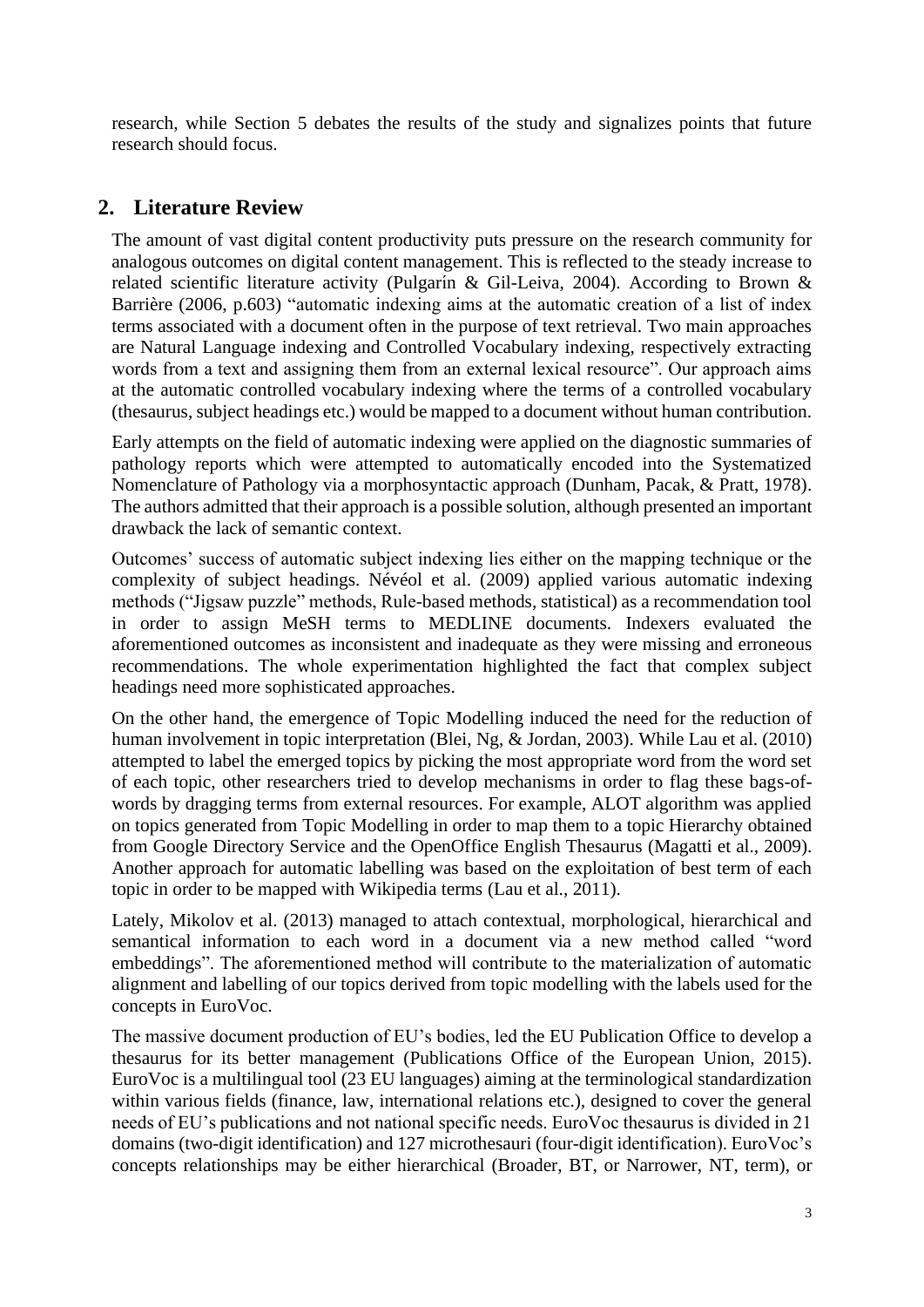associative (Related Term, RT). Its current edition (4.4. edition) includes 6,883 concepts, 4,904 reciprocal hierarchical relationships and 6,922 reciprocal associative relationships.

Our study attempts to take advantage of the specific artificial intelligence progress in order to align the set of words of each topic generated from Topic Modelling with terms from a controlled vocabulary. This alignment will accomplish effectively the first step of topic extraction by assigning to them (topics) established terms reflecting the analogous semantics.

# **3. Methodology**

## **Corpus formation**

Conference proceedings are recognized as a credible channel for the dissemination of a stateof-the-art research. In the Digital Libraries (DL) domain, JCDL, ECDL/TPDL and ICADL conferences constitute historical venues, where anyone can follow the DL's evolution from its incunabulum to the latest advanced state. Accordingly, DL evaluation domain is a crucial domain due to users' expectations for high quality services, content and performance (Fuhr et al., 2007), as challenging due to its interdisciplinary founts which raise the level of complexity (Papachristopoulos et al., 2016). Our experimental study is based on a corpus of papers selected by the proceedings of JCDL (123 papers), ECDL/TPDL (147 papers) and ICADL (125 papers) for the period 2001-2013. A Bayesian classifier was trained to select the DL evaluation oriented papers and three domain experts who worked independently validated its results (Afiontzi et al., 2013; Papachristopoulos et al., 2016).

## **Topic Modeling implementation**

The selected papers were pre-processed so as to generate a "bag of words". We reduced the size of this bag of words removing the most frequent and rare words (above 2,100 or under 5 appearances) and stopwords included in Fox's list (Fox, 1989). The outcome of the preprocessing was used as input to a web-based implementation of the Latent Dirichlet Allocation algorithm, called jsLDA (Mimno, 2018), which generated a pre-defined number of topics. A topic is considered a set of words; the LDA algorithm computes the probability of a word to belong in a topic. Moreover, it estimates the probability of a topic to be included in each document of the corpus. We run the algorithm to produce various numbers of topics  $(30, 25, ...)$ 20, 15, 14, 13, 12, 11, 10) and we concluded that 13 was the most well interpretable number of topics that could be generated. The set of terms that describes each topic that derived from topic modelling, were limited to those having probability greater than 0.004.

## **Word embedding alignment**

Word embeddings are word representations extensively used in natural language processing (Li et al., 2015; Mikolov et al., 2013). Each word is converted to a numerical multidimensional vector which contains syntactic and semantic information (Mikolov et al., 2013a; Mikolov et al., 2013b) in order to human language can be understood by computers. In this paper we used word representations from the pre-trained Word Vectors set,<sup>1</sup> trained using fastText opensource library,<sup>2</sup> according to (Mikolov et al., 2018). Pre-trained word vectors set consists of

<sup>1</sup> https://dl.fbaipublicfiles.com/fasttext/vectors-english/wiki-news-300d-1M.vec.zip

<sup>2</sup> https://fasttext.cc/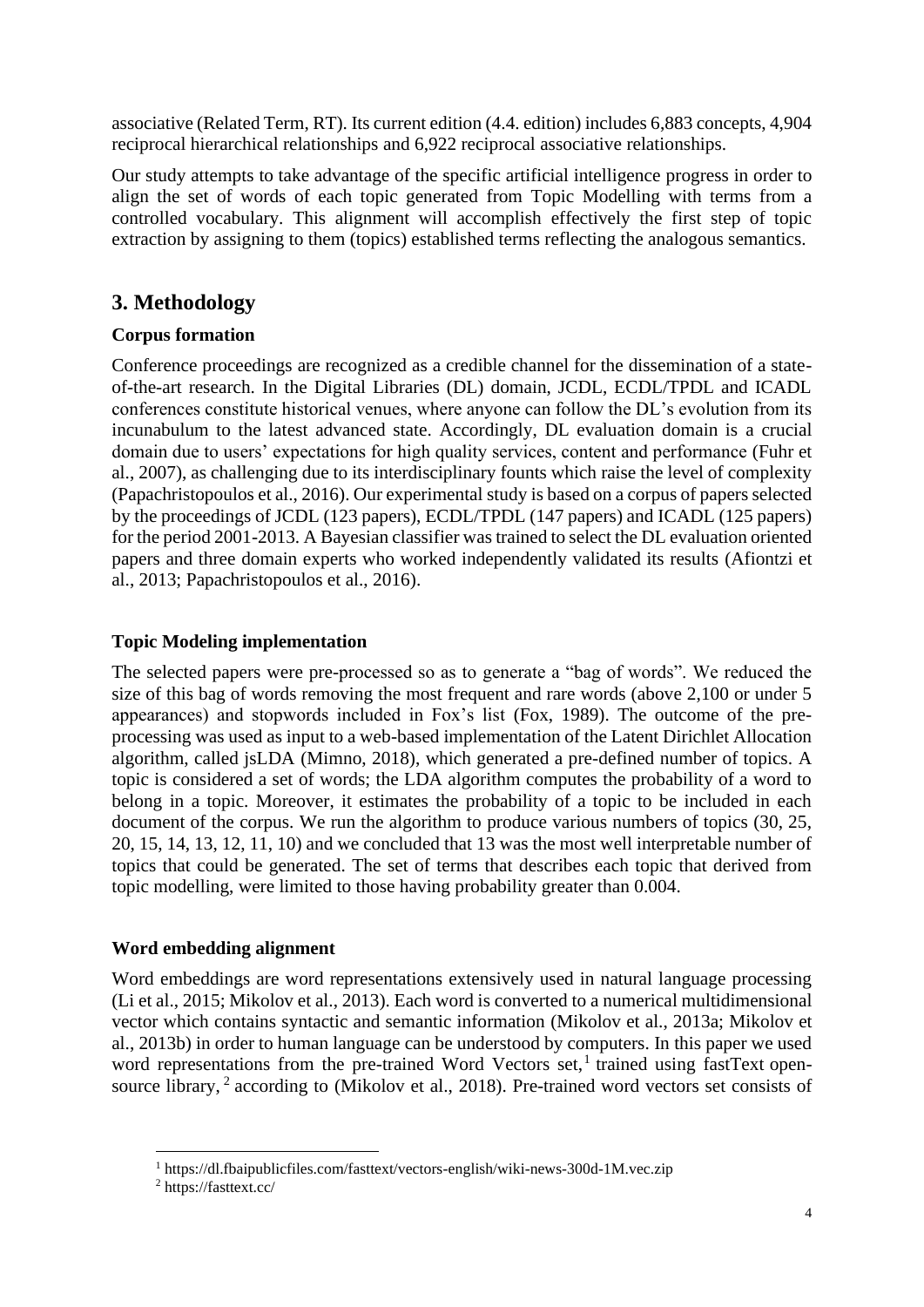one million word vectors trained on Wikipedia 2017, UMBC web-based corpus and statmt.org news dataset, while each word representation is a word vector of 300 features.

Thereafter, each one of the words of each of the thirteen topics generated by the LDA algorithm was assigned a word embedding i.e. a word representation by a vector of 300 features. Then for each topic, we calculated the weighted average of the word embedding of the words of the topic, to produce the word embedding of the topic, which is also a vector of 300 features and forms the topic's word embedding.

Respectively, for each concept of the EuroVoc Thesaurus a word vector extracted using words from the concepts' descriptive labels. It is worth mentioning that the SKOS version of EuroVoc was used for our experiments. Concretely, two use cases were evaluated using different sources to select words. For the first case, the words were selected from the skos:prefLabel only, while for the second case the words were selected from a wider set of labels, the skos:prefLabel, skos:altLabel, skos:hiddenLabel, rdfs:label, skos:scopeNote, and skos:definition. For each EuroVoc concept a word vector of 300 features was calculated by averaging the respective word vectors for the words selected from the aforementioned sources. Thus for each use case the word embeddings of the 7,247 EuroVoc's concepts were produced.

### **Topics to concepts matching**

In order to find the most suitable EuroVoc concept for each topic, we calculated the cosine similarity between the word embedding vector of each topic and the word embedding vectors of the EuroVoc concepts. When a topic and a concept are very similar, their word vectors' cosine similarity will be close to 1, while if they are dissimilar, their word embedding vectors' cosine similarity will take a smaller value. The concept with the highest cosine similarity to a topic was considered as the most suitable concept to represent the topic.

As mentioned in the first use case we attempted to align the word embeddings of the topics with the word embeddings of the words in the skos:prefLabel property of the EuroVoc's concepts. In the second use case, we extended the set of the selected words by adding words from the properties skos:prefLabel, skos:altLabel, skos:hiddenLabel, rdfs:label, skos:scopeNote and skos:definition of the EuroVoc concepts and hence we produce more descriptive word embeddings for each concept.

## **4. Results**

The proposed approach seems to be promising as in both cases of our experiment the outcomes of the cosine similarity performance were satisfying. The derived topic alignment with words selected from the EuroVoc's skos:prefLabel label achieved only an average degree of similarity 0.84 (84%), while the alignment based on the words selected from the extended set of the concepts' descriptive properties proved to be more efficient exhibiting 0.88 (88%) average similarity.

Table 1 presents a detailed view of the match. The first and second columns refer to the topics, the third and fourth refer to concepts and last column refers to cosine similarity between the topic and the most similar concept. It is worth mentioning that all cells in the last four columns are split into two parts. The upper part refers to the results from the first case, in which the words for the concept were selected from the skos:prefLabel only, while the lower part refers to the second case, where the words for the concept were selected from the extended set of the concepts' descriptive properties. More specifically, the second column of the table presents the words of each topic with probability to belong to the topic greater than 0.04. The cells of the third column depicts the skos:prefLabel of the most similar EuroVoc concept to the topic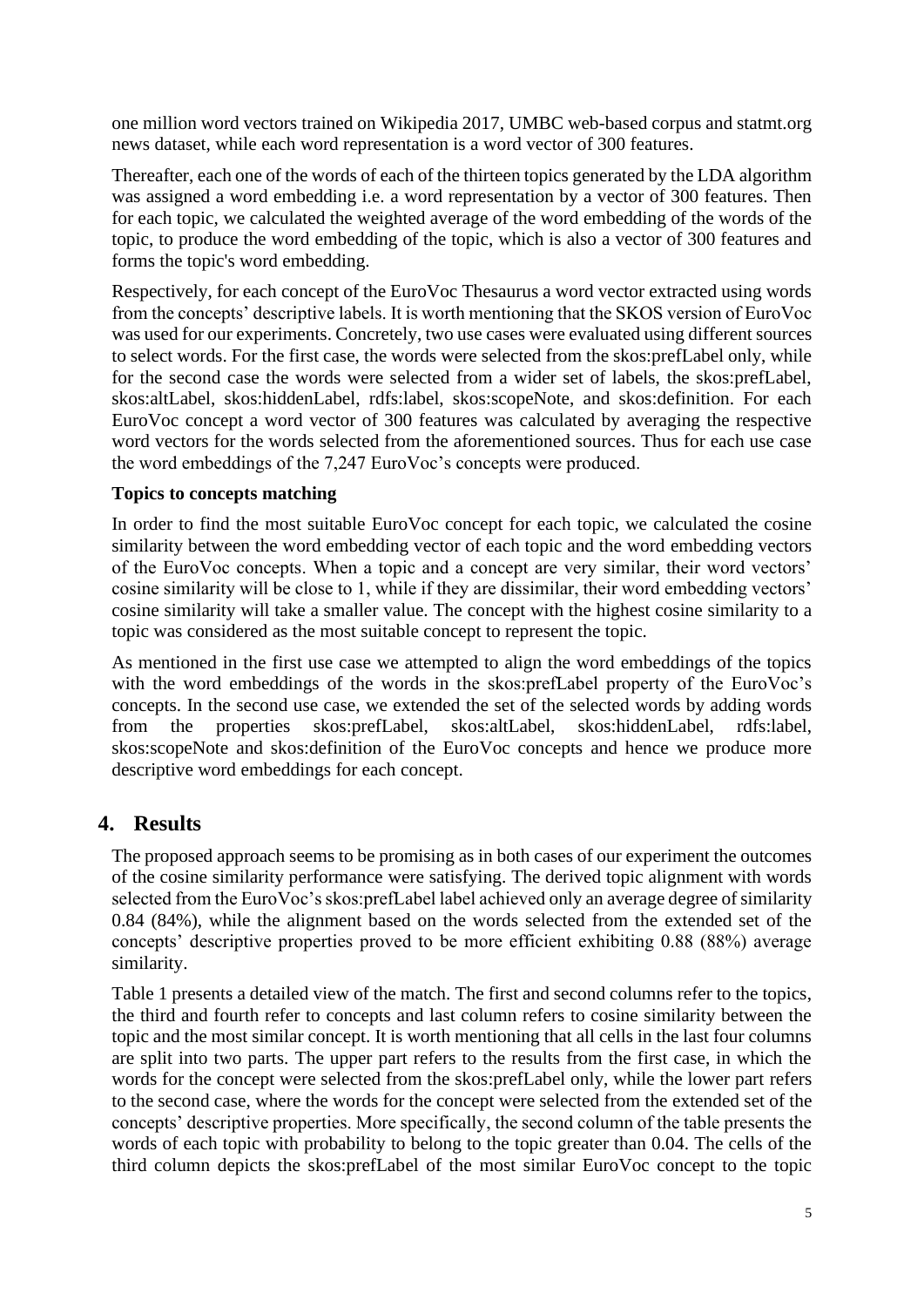derived by each use case. The lower part of the cells of the fourth column shows the words used for the most similar concept derived by the second case; the upper parts of this column are empty because the skod:prefLabel are depicted in the upper cells of the third column. Finally, the fifth column presents the corresponding cosine similarities for both the use cases.

Topic 6 has the best similarity scores and was matched with the concept *'Metadata'* from EuroVoc in both experiments (0.85 and 0.94 respectively). Topic 9 exhibited a significant improvement when its skos:altLabels and skos:scopeNote used in the second case. The matching EuroVoc concept in the first experiment was '*Search engines'* with a similarity 0.86, while in the second experiment the matching concept changed to the more similar one *'Internet site'* providing a similarity 0.89. Also, topic 13 improved significantly its similarity degree from 0.86 to 0.89 respectively.

The alignments for the topic 1 showed a significant amelioration between the two experiments. While it had been matched with EuroVoc's concept labeled *'Persons in work'*, in the second experiment was assigned to the *'Citizen science'* concept.

| <b>Topic</b>   | <b>Topic Description</b>                                                                                                                                                                                                                                                                                                                                                    | <b>Eurovoc</b><br><b>Concept</b><br>prefLabel | <b>Concept Description</b>                                                                                                                                                                                                                                                                                                                            | <b>Cosine</b><br><b>Similarity</b> |
|----------------|-----------------------------------------------------------------------------------------------------------------------------------------------------------------------------------------------------------------------------------------------------------------------------------------------------------------------------------------------------------------------------|-----------------------------------------------|-------------------------------------------------------------------------------------------------------------------------------------------------------------------------------------------------------------------------------------------------------------------------------------------------------------------------------------------------------|------------------------------------|
| $\mathbf{1}$   | participants,<br>study,<br>text,<br>book,<br>students, books, reading, paper,<br>page, notes, read, participant, using,<br>audio,<br>personal,<br>researchers,<br>materials.<br>example,<br>physical,<br>studies, questions, electronic                                                                                                                                     | persons in<br>work                            |                                                                                                                                                                                                                                                                                                                                                       | 0.79                               |
|                |                                                                                                                                                                                                                                                                                                                                                                             | citizen science                               | 'citizen<br>('prefLabel',<br>science'),<br>('definition',<br><b>Participation</b><br>of<br>the<br>citizens in the scientific research<br>process in different possible ways: as<br>observers, as funders, in identifying<br>images or analysing data, or providing<br>data themselve.')                                                               | 0.86                               |
| 2              | similarity, entities, entity, name,<br>names, set, data, features, quality,<br>chemical,<br>blocks,<br>semantic,<br>wikipedia,<br>block, value, based,<br>references,<br>article,<br>attribute,<br>distance.<br>extraction,<br>measures.<br>author, section, values, records,<br>recognition,<br>matching,<br>syllabus.<br>geographic, measure, articles                    | geographical<br>information<br>system         |                                                                                                                                                                                                                                                                                                                                                       | 0.83                               |
|                |                                                                                                                                                                                                                                                                                                                                                                             | financial<br>derivative                       | 'financial<br>('prefLabel',<br>derivative'),<br>('altLabel',<br>'derivatives<br>market<br>$- -$<br>derivative<br>financial<br>instrument'),<br>('definition', 'A financial contract whose<br>value depends on the value of one or<br>more underlying reference assets, rates<br>or indices, on a measure of economic<br>value or on factual events.') | 0.88                               |
| 3              | students, resources, learning, design,<br>project,<br>educational,<br>resource,<br>knowledge,<br>questions,<br>teachers.<br>student, education, nsdl, science,<br>technology, research, development,<br>projects, gportal, using, mobile,<br>goals, content, web, course, tools,<br>perceived, concept, teacher, study,<br>classroom,<br>online,<br>teaching,<br>activities | evaluation of<br>resources                    |                                                                                                                                                                                                                                                                                                                                                       | 0.86                               |
|                |                                                                                                                                                                                                                                                                                                                                                                             | new<br>educational<br>methods                 | ('prefLabel',<br>'new<br>educational<br>methods'), ('altLabel', 'parallel school --<br>open-access school -- experimental<br>school -- educational experiment --<br>educational innovation -- educational<br>research -- pilot school')                                                                                                               | 0.90                               |
| $\overline{4}$ |                                                                                                                                                                                                                                                                                                                                                                             | on line data<br>service                       |                                                                                                                                                                                                                                                                                                                                                       | 0.84                               |
|                | data, system, server, content, service,<br>distributed, node, network, nodes,<br>file, architecture, web, using, files,<br>index, processing, path, key, stored,<br>size, collection, approach,<br>fig.<br>access, client                                                                                                                                                   | cloud<br>computing                            | ('prefLabel',<br>'cloud<br>computing'),<br>('altLabel', 'HaaS -- platform as a<br>service -- hardware as a service --<br>infrastructure as a service -- PaaS --<br>application service provider -- ASP --<br>software as a service -- cloud service --<br>SaaS -- IaaS'), ('definition', 'Storing,<br>processing and use of data on remotely          | 0.88                               |

Table 1. Topics to Eurivoc Concept alignment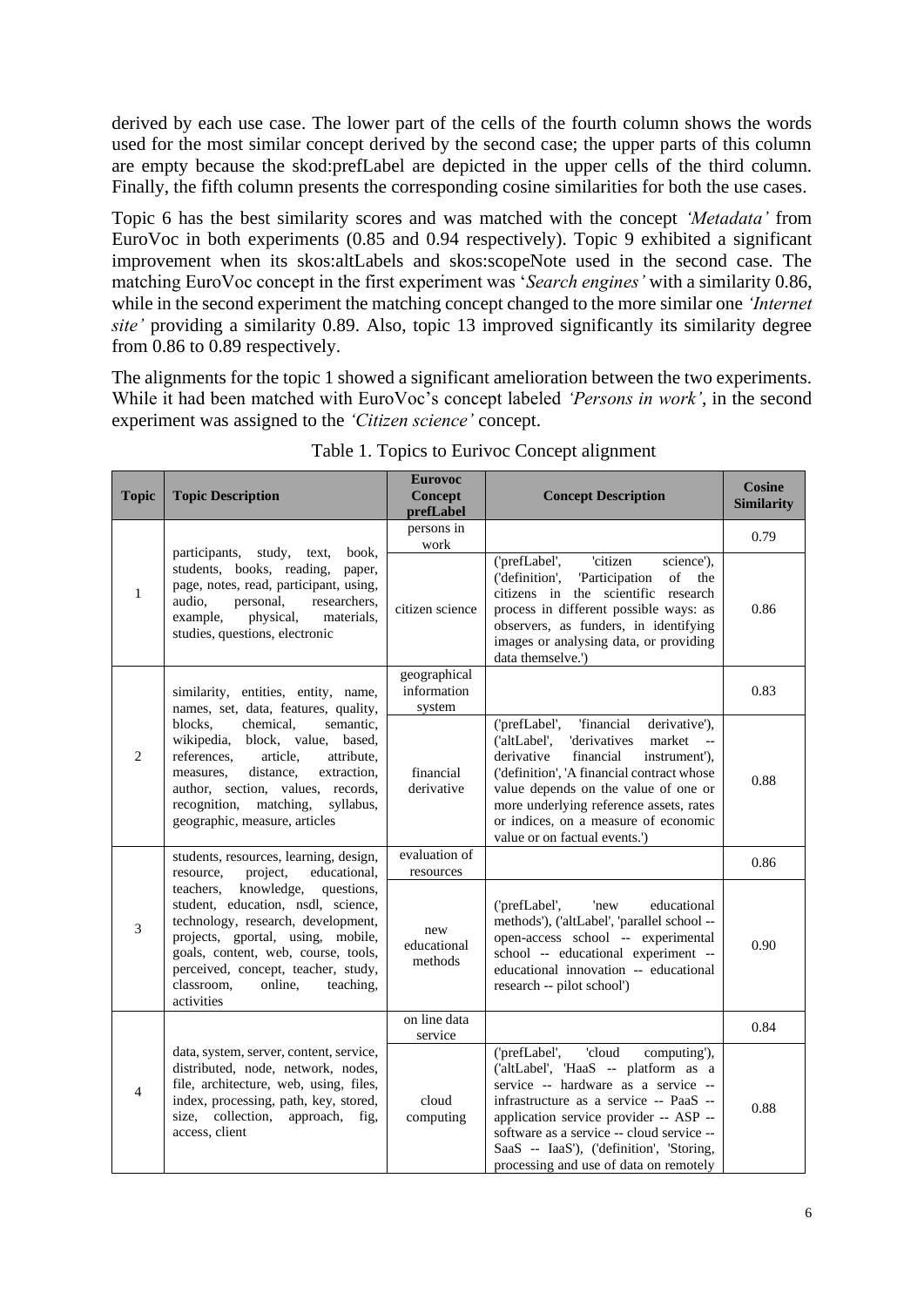|        |                                                                                                                                                                                                                                                                                                                                    |                                     | located computers accessed over the<br>internet.')                                                                                                                                                                                                                                                                                                                                                                                                                                                      |       |
|--------|------------------------------------------------------------------------------------------------------------------------------------------------------------------------------------------------------------------------------------------------------------------------------------------------------------------------------------|-------------------------------------|---------------------------------------------------------------------------------------------------------------------------------------------------------------------------------------------------------------------------------------------------------------------------------------------------------------------------------------------------------------------------------------------------------------------------------------------------------------------------------------------------------|-------|
|        | user, users, paper, papers, algorithm,<br>recommendation,<br>citation.<br>set.<br>cluster, tags, clusters, clustering,                                                                                                                                                                                                             | information<br>technology<br>user   |                                                                                                                                                                                                                                                                                                                                                                                                                                                                                                         | 0.83  |
| 5      | using, based, algorithms, similarity,<br>filtering,<br>results.<br>similar.<br>collaborative, personalized, matrix,<br>items, model, profile, approach,<br>method, social, data, research,<br>recommendations,<br>system,<br>experiments, citations, tag, score,<br>books.<br>weight,<br>category,<br>recommender, ranking, figure | browser                             | ('prefLabel',<br>'browser'),<br>('altLabel',<br>'navigator -- explorer -- browser<br>software application'), ('definition', 'A<br>client program which allows users to<br>look for and read hypertext documents<br>on the world wide web and navigate<br>between them.')                                                                                                                                                                                                                                | 0.869 |
|        | metadata, data, records, resources,                                                                                                                                                                                                                                                                                                | metadata                            |                                                                                                                                                                                                                                                                                                                                                                                                                                                                                                         | 0.85  |
| 6      | content, services, objects, elements,<br>language, quality, service, reference,<br>fields, repository, field, collection,<br>community,<br>resource,<br>subject,<br>description,<br>project,<br>record,<br>repositories                                                                                                            | metadata                            | ('prefLabel',<br>'metadata'),<br>('altLabel',<br>'metadata repository -- metainformation<br>-- data about data -- meta-information -<br>- metadata registry')                                                                                                                                                                                                                                                                                                                                           | 0.94  |
|        | video, image, images, videos, task,<br>topics,<br>topic,<br>performance,                                                                                                                                                                                                                                                           | video display<br>unit work          |                                                                                                                                                                                                                                                                                                                                                                                                                                                                                                         | 0.85  |
| $\tau$ | surrogates, text, collection, subjects,<br>recognition, tasks, human, surrogate,<br>visual, content, participants, shots,<br>awareness, activity, pmi, frame,<br>retrieval, user, study, shown, slides,<br>keywords, viewing                                                                                                       | hypermedia                          | ('prefLabel',<br>'hypermedia'),<br>The<br>('scopeNote',<br>linking<br>of<br>multimedia to web documents; the<br>integration of text, images, sound,<br>graphics, animation and video through<br>hyperlinks.')                                                                                                                                                                                                                                                                                           | 0.87  |
| 8      |                                                                                                                                                                                                                                                                                                                                    | on line data<br>service             |                                                                                                                                                                                                                                                                                                                                                                                                                                                                                                         | 0.83  |
|        | text, words, word, performance,<br>method, table, classification, data,<br>using, results, set, test, average,<br>feature, methods, section, training,<br>model, assigned                                                                                                                                                          | optical<br>character<br>recognition | ('prefLabel',<br>'optical<br>character<br>recognition'),<br>('altLabel',<br>'optical<br>reading -- OCR'), ('scopeNote', 'The<br>process of optical character recognition<br>consists in the conversion, by means of<br>a scanner or machine which recognises<br>letters and characters through a<br>mechanism of electronic conversion<br>using a light source, of a numeric image<br>into text, which can then subsequently<br>be modified and processed by means of<br>a word-processing programme.') | 0.88  |
|        | search, web, results, page, pages,                                                                                                                                                                                                                                                                                                 | search engine                       |                                                                                                                                                                                                                                                                                                                                                                                                                                                                                                         | 0.81  |
| 9      | users, relevance, google, engines,<br>relevant, site, features, information,<br>context, sites, engine, user, topic,<br>content, found, table, using, top,<br>knowledge, online, session, list,<br>queries, links, urls, link, internet,<br>study                                                                                  | Internet site                       | ('prefLabel', 'Internet site'), ('altLabel',<br>'webpage -- web page -- website -- list<br>of websites'), ('scopeNote', 'To be used<br>only for indexing documents which<br>refer to the creation, development and<br>maintenance of websites.')                                                                                                                                                                                                                                                        | 0.89  |
| 10     | information,<br>users,<br>system,<br>evaluation, user, research, process,<br>specific,<br>analysis,<br>systems,                                                                                                                                                                                                                    | management<br>information<br>system |                                                                                                                                                                                                                                                                                                                                                                                                                                                                                                         | 0.90  |
|        | collection, provide, support, access,<br>collections.<br>study,<br>particular,<br>provided                                                                                                                                                                                                                                         | access to<br>information            | ('prefLabel', 'access to information'),<br>('altLabel', 'public information -- free<br>movement of information')                                                                                                                                                                                                                                                                                                                                                                                        | 0.89  |
|        | music,<br>file,<br>preservation,<br>data,                                                                                                                                                                                                                                                                                          | music                               |                                                                                                                                                                                                                                                                                                                                                                                                                                                                                                         | 0.85  |
| 11     | sentiment,<br>cluster,<br>files,<br>cost,<br>musical, analysis, songs, example,<br>audio, mood, feature, mturk, format,<br>song, genre, structure, judgments,<br>migration,<br>comparison,<br>section,<br>values                                                                                                                   | hypermedia                          | ('prefLabel',<br>'hypermedia'),<br>The<br>('scopeNote',<br>linking<br>of<br>multimedia to web documents; the<br>integration of text, images, sound,<br>graphics, animation and video through<br>hyperlinks.')                                                                                                                                                                                                                                                                                           | 0.85  |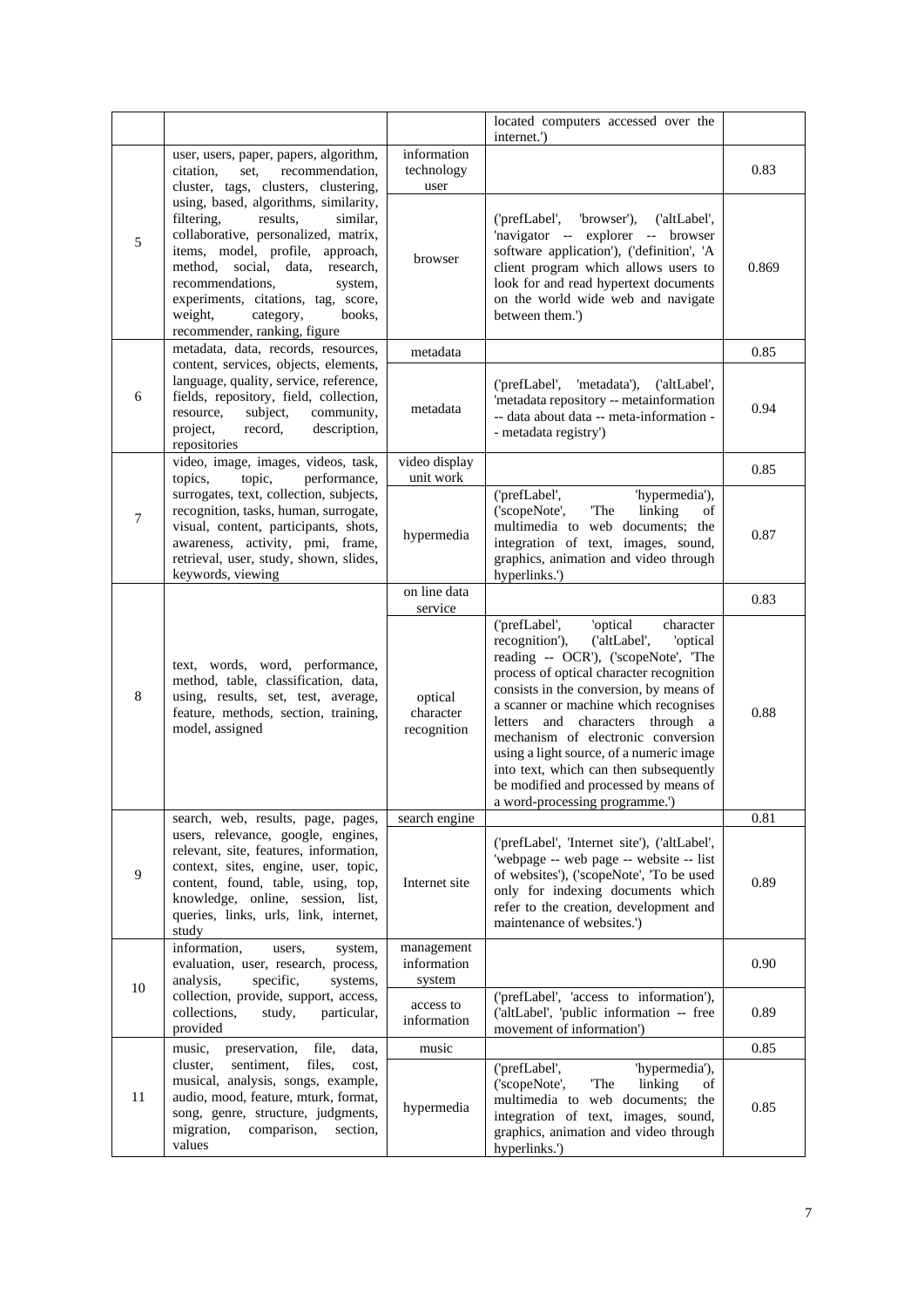| 12 | query, terms, queries, term, retrieval,<br>search, using, results, relevant, set,<br>index, subject, precision, top,<br>system, related, thesaurus, retrieved,<br>based,<br>relevance,<br>language,<br>concepts, knowledge, semantic,<br>expansion, recall, phrases, result,<br>information, phrase, title, list,<br>approach, indexing, experiments,<br>example, method | objections to<br>an election<br>result |                                                                                                                                                                                                                                                                                                                                        | 0.77 |
|----|--------------------------------------------------------------------------------------------------------------------------------------------------------------------------------------------------------------------------------------------------------------------------------------------------------------------------------------------------------------------------|----------------------------------------|----------------------------------------------------------------------------------------------------------------------------------------------------------------------------------------------------------------------------------------------------------------------------------------------------------------------------------------|------|
|    |                                                                                                                                                                                                                                                                                                                                                                          | electronic<br>document<br>management   | ('prefLabel', 'electronic document<br>management'), ('altLabel', 'EDMS --<br>electronic data<br>management<br>electronic document<br>management<br>system -- EDM'), ('scopeNote', 'Refers<br>to the complete range of equipment,<br>software and technical means used in<br>and for storing and archiving data in<br>numerical form.') | 0.83 |
| 13 | user, search, users, interface, task,<br>system, tasks, participants,<br>browsing, interfaces, using, view,<br>results, map, subjects, usability,<br>photos, list, searching, interaction,<br>design, study, information, structure,<br>visual, support, result, photo, figure,<br>tools                                                                                 | information<br>technology<br>user      |                                                                                                                                                                                                                                                                                                                                        | 0.86 |
|    |                                                                                                                                                                                                                                                                                                                                                                          | information<br>technology<br>user      | ('prefLabel', 'information technology<br>user'), ('altLabel', 'information system<br>user -- computer system user -- data-<br>processing system user')                                                                                                                                                                                 | 0.89 |

The words of Topic 3 provide evidence for relevant points to educational content. The first experiment assigned this topic to the Concept *'Evaluation of resources'*, with a similarity score 0.86, while the second experiment assigned it to the Concept *'New educational methods'*, which is more relevant. This improvement is reflected on the rise of cosine similarity to 0.90.

The words of Topic 4 are relevant to the Concept *'Online data services'* (similarity 0.84), while the second experiment improved its assignment to the Concept '*Cloud computing'* (similarity 0.88). Furthermore, it is obvious that the words of Topic 10 are indeed similar to the concept *'Access to information'* (similarity 0.89).

## **5. Conclusions**

The development of an effective workflow for automatic indexing seems not to be a 'chimera', but an issue of well designed workflow, which has to be based on the use of machine learning tools. Our proposed methodology includes tools for text classification, topic extraction and text representation, which are used either for the verification of human involvement (corpus selection and labeling), or for fully automatisation of the workflow.

Obviously, the success of an endeavour like this should be based also on well trained word embeddings. Future work includes an attempt to train the word embedding algorithm in a Digital Library's oriented corpus in order to generate more representational 300-dimensional word vectors.

## **References**

- Afiontzi, E., Kazadeis, G., Papachristopoulos, L., Sfakakis, M., Tsakonas, G., & Papatheodorou, C. (2013). Charting the Digital Library Evaluation Domain with a Semantically Enhanced Mining Methodology. *Proceedings of the 13th ACMIEEECS Joint Conference on Digital Libraries*, 125–134. Retrieved from https://doi.org/10.1145/2467696.2467713
- Blei, D. M., Ng, A. Y., & Jordan, M. I. (2003). Latent dirichlet allocation. *The Journal of Machine Learning Research*, *3*, 993–1022.
- Brown, K., & Barrière, C. (2006). Indexing, Automatic. *Encyclopedia of Language & Linguistics*, 603–610. https://doi.org/10.1016/B0-08-044854-2/00963-9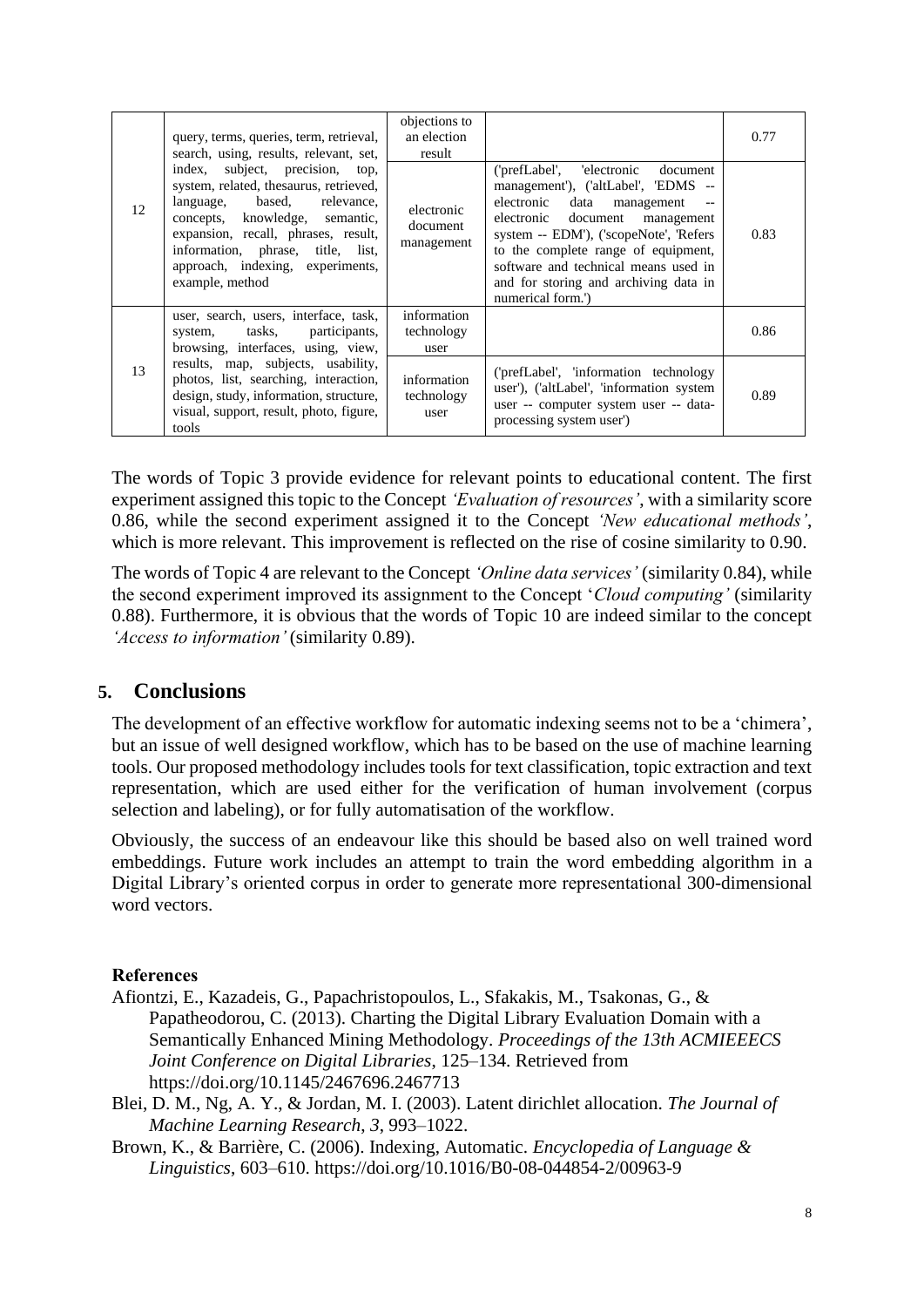- Chu, C. M., & Ajiferuke, I. (1989). Quality of indexing in library and information science databases. *Online Review*, *13*(1), 11–35.
- Dunham, G. S., Pacak, M. G., & Pratt, A. W. (1978). Automatic indexing of pathology data. *Journal of the American Society for Information Science*, *29*(2), 81–90. https://doi.org/10.1002/asi.4630290207
- Fox, C. (1989). A stop list for general text. *ACM SIGIR Forum*, *24*(1–2), 19–21. https://doi.org/10.1145/378881.378888

Fuhr, N., Tsakonas, G., Aalberg, T., Agosti, M., Hansen, P., Kapidakis, S., … Solvberg, I. (2007). Evaluation of Digital Libraries. *Int. J. Digit. Libr.*, *8*(1), 21–38. https://doi.org/10.1007/s00799-007-0011-z

- Hjørland, B. (2001). Towards a theory of aboutness, subject, topicality, theme, domain, field, content and relevance. *Journal of the American Society for Information Science and Technology*, *52*(9), 774–778. https://doi.org/10.1002/asi.1131
- Lau, J. H., Grieser, K., Newman, D., & Baldwin, T. (2011). Automatic labelling of topic models. *Proceedings of the 49th Annual Meeting of the Association for Computational Linguistics: Human Language Technologies-Volume 1*, 1536–1545.
- Lau, J. H., Newman, D., Karimi, S., & Baldwin, T. (2010). *Best topic word selection for topic labelling*. 605–613. Retrieved from http://dl.acm.org/citation.cfm?id=1944566.1944635
- Li, Y., Xu, L., Tian, F., Jiang, L., Zhong, X., & Chen, E. (2015). Word embedding revisited: A new representation learning and explicit matrix factorization perspective. *IJCAI International Joint Conference on Artificial Intelligence*, *2015*–*Janua*(Ijcai), 3650–3656.
- Magatti, D., Calegari, S., Ciucci, D., & Stella, F. (2009). Automatic labeling of topics. *2009 Ninth International Conference on Intelligent Systems Design and Applications*, 1227– 1232.
- Mikolov, T., Chen, K., Corrado, G., & Dean, J. (2013). *Efficient Estimation of Word Representations in Vector Space*.
- Mikolov, T., Grave, E., Bojanowski, P., Puhrsch, C., & Joulin, A. (2018). Advances in Pre-Training Distributed Word Representations. *Proceedings of the International Conference on Language Resources and Evaluation (LREC 2018).*
- Mikolov, T., Sutskever, I., Chen, K., Corrado, G. S., & Dean, J. (2013). Distributed representations of words and phrases and their compositionality. *Advances in Neural Information Processing Systems*, 3111–3119.
- Mimno, D. (2018). jsLDA: An implementation of latent Dirichlet allocation in javascript. Retrieved February 10, 2015, from https://github.com/mimno/jsLDA
- Névéol, A., Shooshan, S. E., Humphrey, S. M., Mork, J. G., & Aronson, A. R. (2009). A recent advance in the automatic indexing of the biomedical literature. *Journal of Biomedical Informatics*, *42*(5), 814–823. https://doi.org/10.1016/J.JBI.2008.12.007
- Papachristopoulos, L., Kleidis, N., Sfakakis, M., Tsakonas, G., & Papatheodorou, C. (2015). Discovering the Topical Evolution of the Digital Library Evaluation Community. In E. Garoufallou, R. Hartley, & P. Gaitanou (Eds.), *Metadata and Semantics Research SE - 9* (pp. 101–112). https://doi.org/10.1007/978-3-319-24129-6\_9
- Papachristopoulos, L., Tsakonas, G., Sfakakis, M., Kleidis, N., & Papatheodorou, C. (2016). *The "Nomenclature of Multidimensionality" in the Digital Libraries Evaluation Domain*. https://doi.org/10.1007/978-3-319-43997-6\_19
- Publications Office of the European Union. (2015). *EuroVoc thesaurus Volume 1 Alphabetical version Part B*. Retrieved from http://europa.eu
- Pulgarín, A., & Gil-Leiva, I. (2004). Bibliometric analysis of the automatic indexing literature: 1956–2000. *Information Processing & Management*, *40*(2), 365–377. https://doi.org/10.1016/S0306-4573(02)00101-2
- Thellefsen, T. L., Brier, S., & Thellefsen, M. L. (2003). Problems concerning the process of